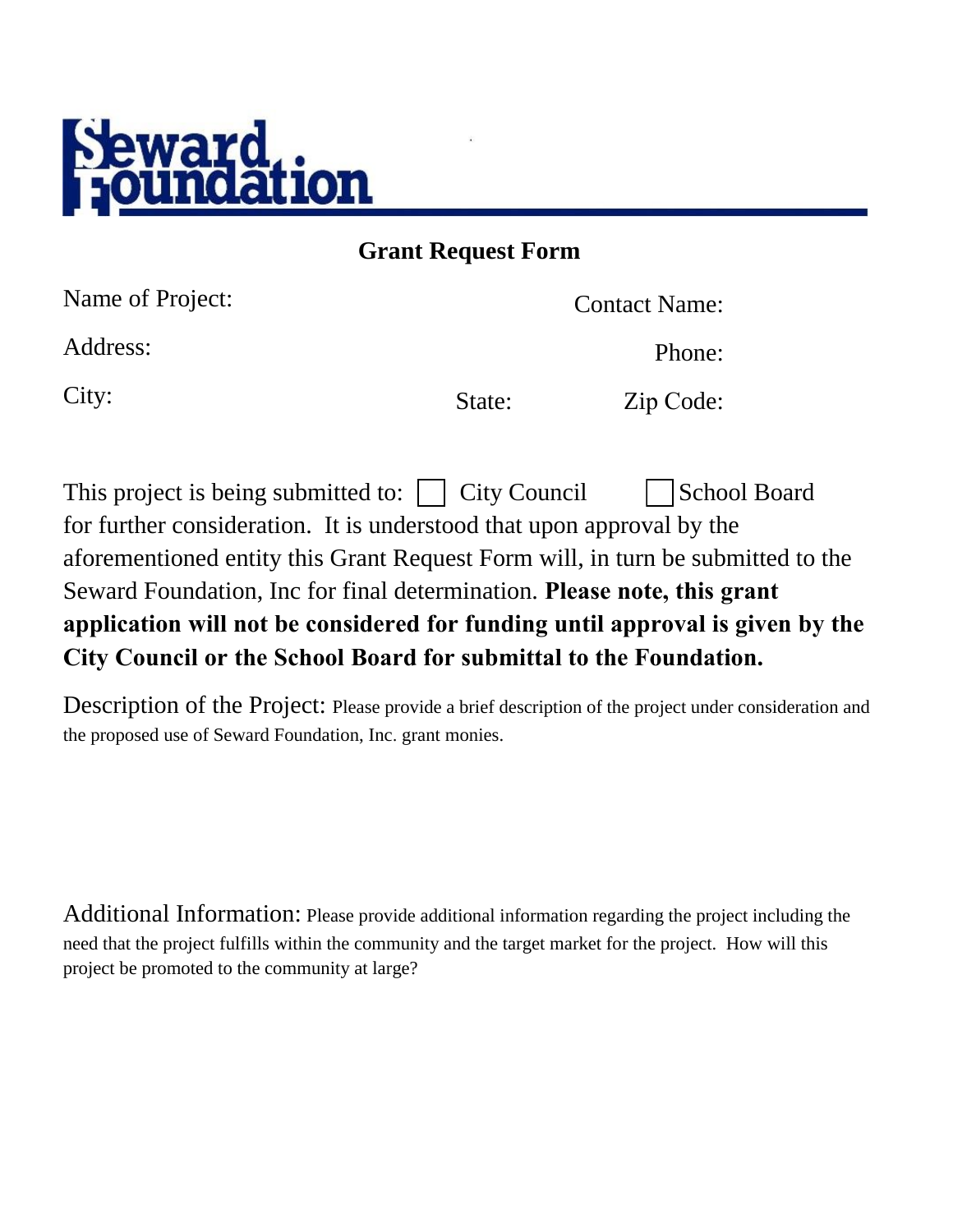Financial Information: Please provide financial information for the proposed project detailing out the overall estimated cost of the project and the sources and uses of funds including this Grant Request Form. Note: The Seward Foundation, Inc. prefers and encourages investment and support from other outside entities to assist in funding projects.

## TOTAL PROJECT COST:

| <b>SOURCES OF FUNDS</b> | <b>USE OF FUNDS</b> |  |
|-------------------------|---------------------|--|
|                         |                     |  |
|                         |                     |  |
|                         |                     |  |
|                         |                     |  |
|                         |                     |  |
|                         |                     |  |

Operating Budget: Please attach and provide an on-going budget for this program/project.

Who will continue to fund and maintain this program/project on an on-going basis?

Describe how the budget figures were arrived at?

Will this grant be sufficient to start/continue this program/project?